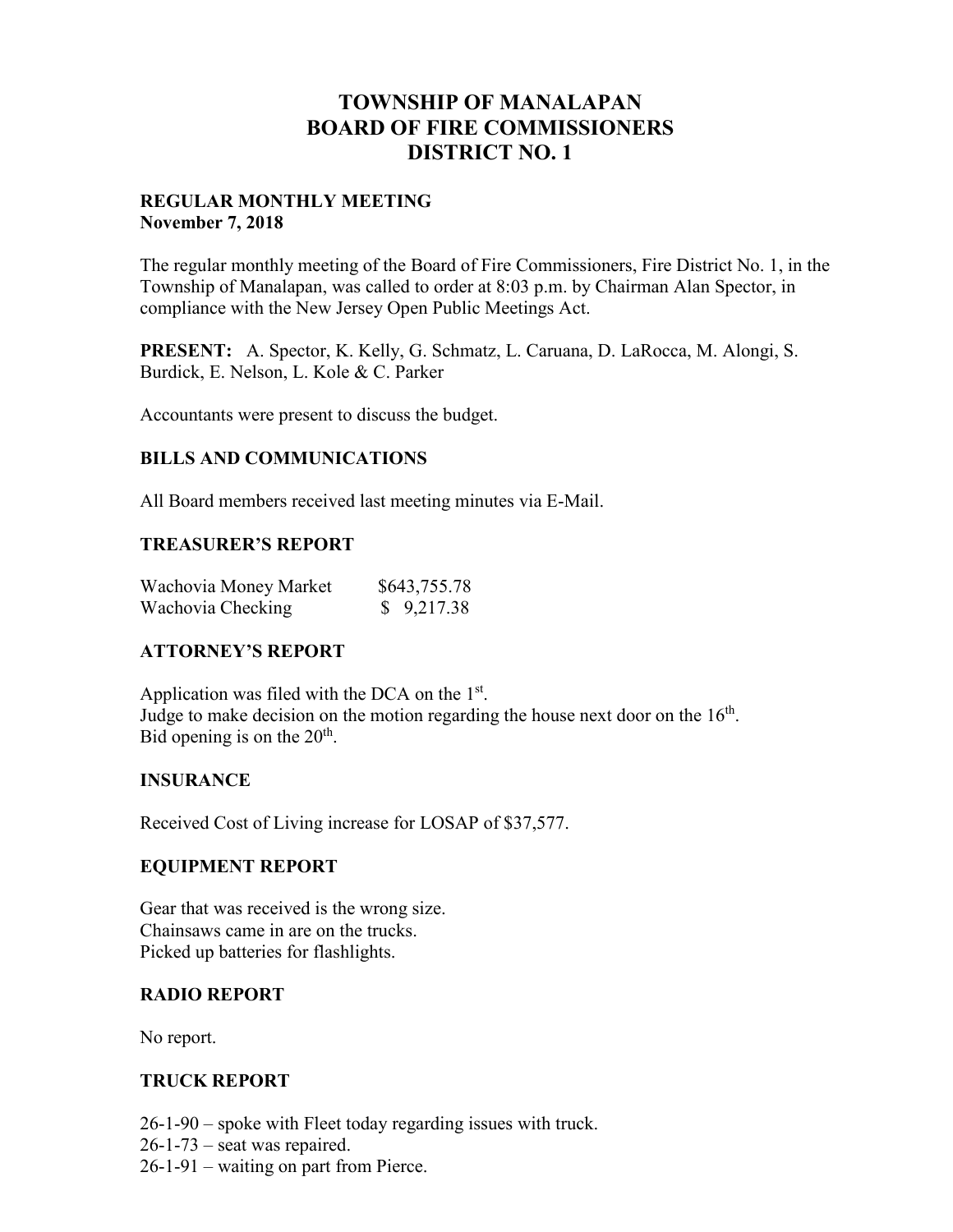## **CHIEF'S REPORT**

67 calls for the month of October. Discussion held regarding trip to firefighter convention in Nashville.

## **ASSOCIATION REPORT**

Would like to replace at least one of the a/c units at the Main House; Commissioner Spector to get quotes. Will be changing door locks on the offices. Precision Tech was here and did various electrical repairs.

## **TRUSTEES' REPORT**

No report.

## **OLD BUSINESS**

See attached.

## **NEW BUSINESS**

Commissioner Schmatz made a motion to pay all vouchers; this was seconded by Commissioner Kelly. All voted aye.

Commissioner LaRocca made a motion not to exceed \$15,000 to purchase 3 sets of gear for Burke, Wilson & Macchio; this was seconded by Commissioner Kelly. All voted aye.

Commissioner LaRocca made a motion not to exceed \$13,000 to purchase an aluminum firefighter overhaul training prop from King Training Innovations; this was seconded by Commissioner Kelly. All voted aye.

Commissioner LaRocca made a motion not to exceed \$3,500 to purchase 5 portable thermal imaging cameras (one for each Chief and two trucks) from Conway Shield; this was seconded by Commissioner Schmatz. All voted aye.

Commissioner LaRocca made a motion not to exceed \$4,000 to purchase 10 sets of lightly used gear from Continental Fire & Safety; this was seconded by Commissioner Schmatz. All voted aye.

Commissioner LaRocca made a motion for \$500 to purchase 2 portable compressors (one for each house); this was seconded by Commissioner Schmatz. All voted aye.

Commissioner LaRocca made a motion not to exceed \$6,000 to have 16 bottles sent out to be recertified; this was seconded by Commissioner Kelly. All voted aye.

Commissioner Spector made a motion to adopt the temporary budget for 2019; this was seconded by Commissioner LaRocca. All voted aye.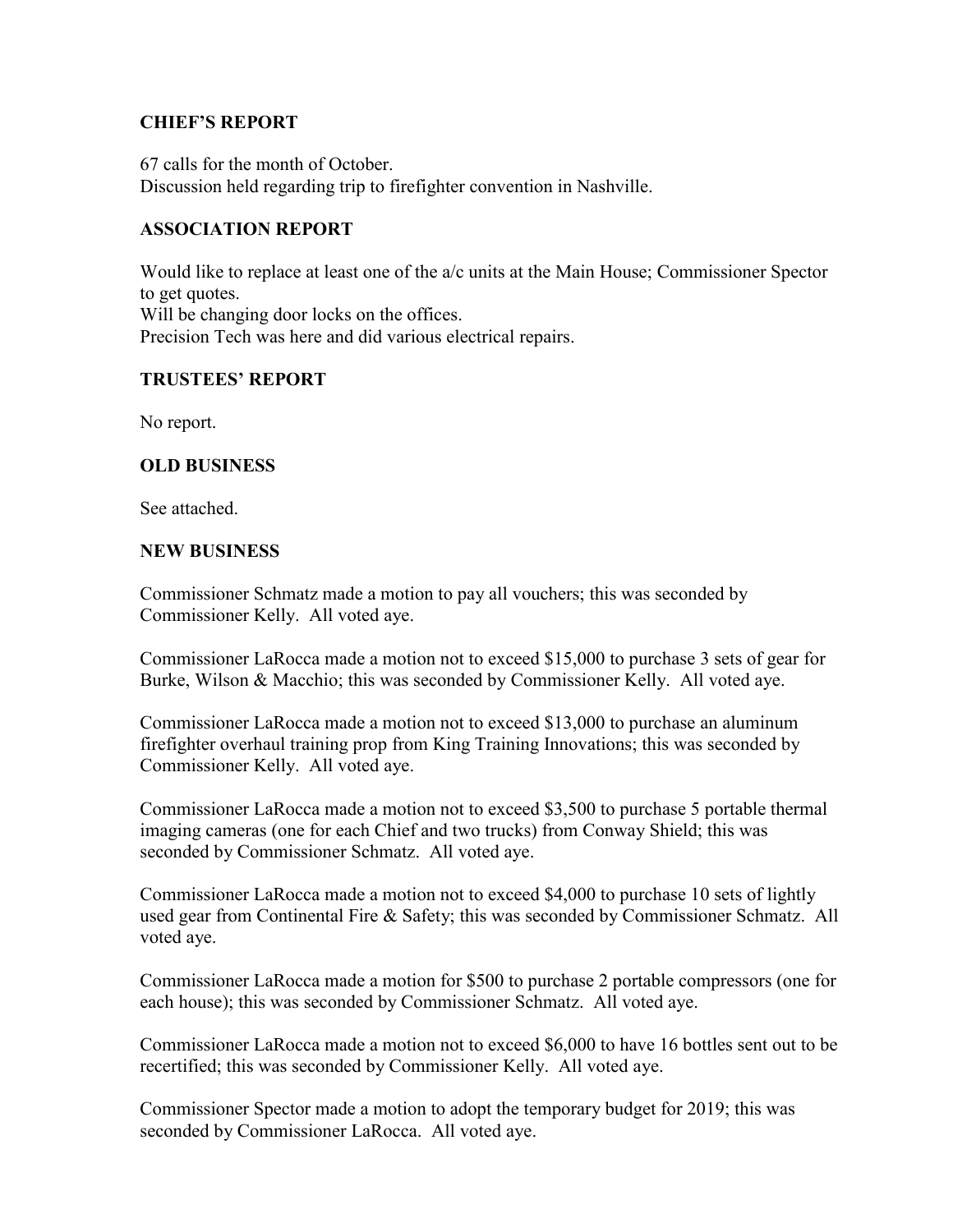Commissioner Spector made a motion to adopt the meeting dates for 2019; this was seconded by Commissioner Schmatz. All voted aye.

Meeting opened to the public at 9:20 p.m.

A motion was made by Commissioner Spector to adjourn; it was seconded by Commissioner Kelly and all voted aye.

Meeting adjourned at 9:21 p.m.

 Respectfully submitted, Kenneth Kelly, Clerk